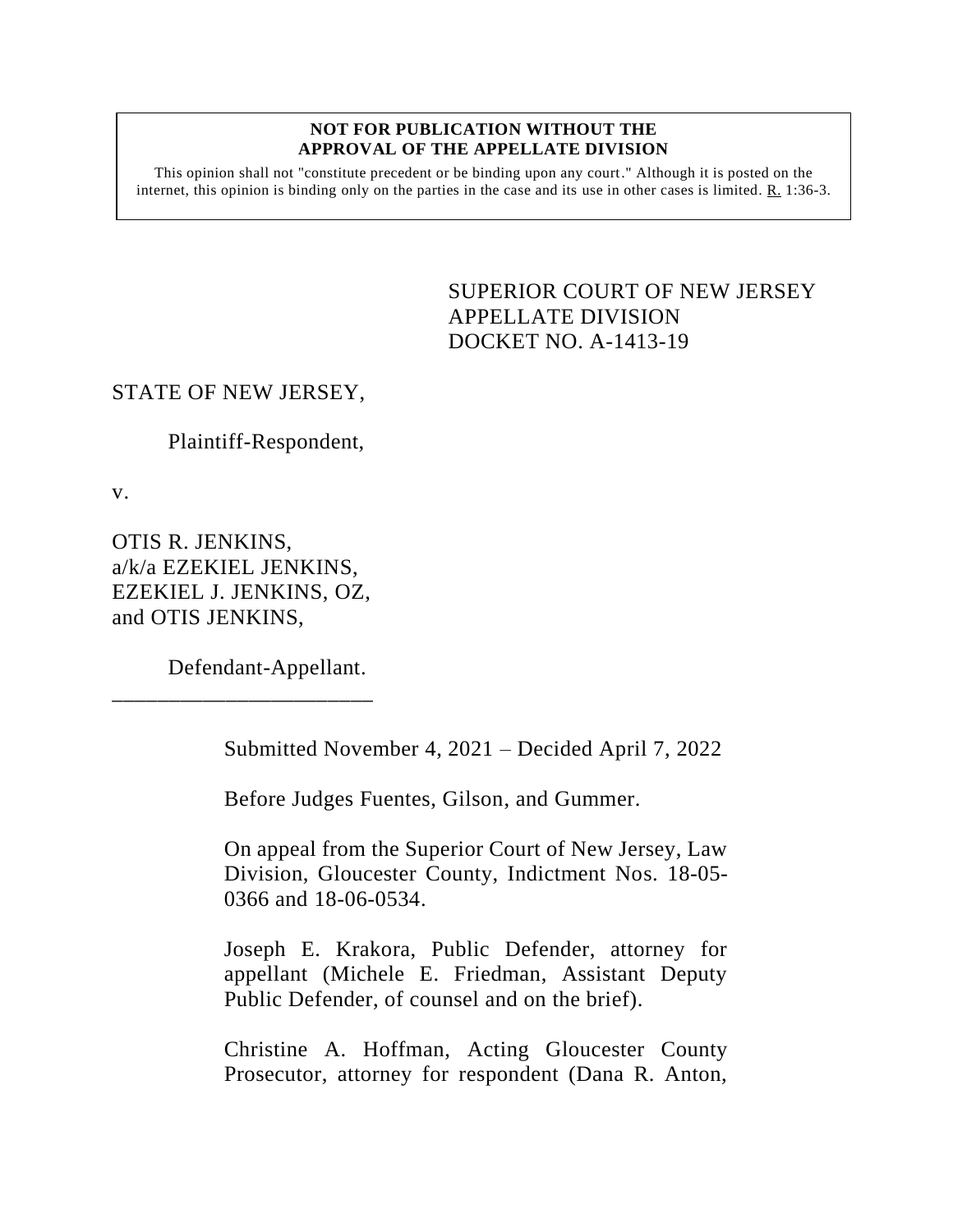Special Deputy Attorney General/Acting Senior Assistant Prosecutor, on the brief).

## PER CURIAM

In two separate indictments, defendant Otis Jenkins was charged with six drug-related crimes and two offenses involving the altering of and presenting false motor-vehicle documents. Following the denial of his motions to suppress physical evidence and one of his statements, defendant pled guilty to secondand third-degree possession of cocaine with intent to distribute, N.J.S.A. 2C:35- 5(b)(2) and (3). He was sentenced to seven years in prison with three years of parole ineligibility.

Defendant appeals from the orders denying his motions to suppress. He argues that one of the searches was illegal because it was conducted without valid consent, his statement was not voluntary, and the search of his vehicle was illegal. We reject these arguments because the trial court's factual findings are supported by substantial credible evidence and the law was correctly applied in denying the motions. Accordingly, we affirm both of defendant's convictions.

I.

The charges against defendant arose out of two separate events. Both involved searches and seizures and, after each event, defendant gave a statement.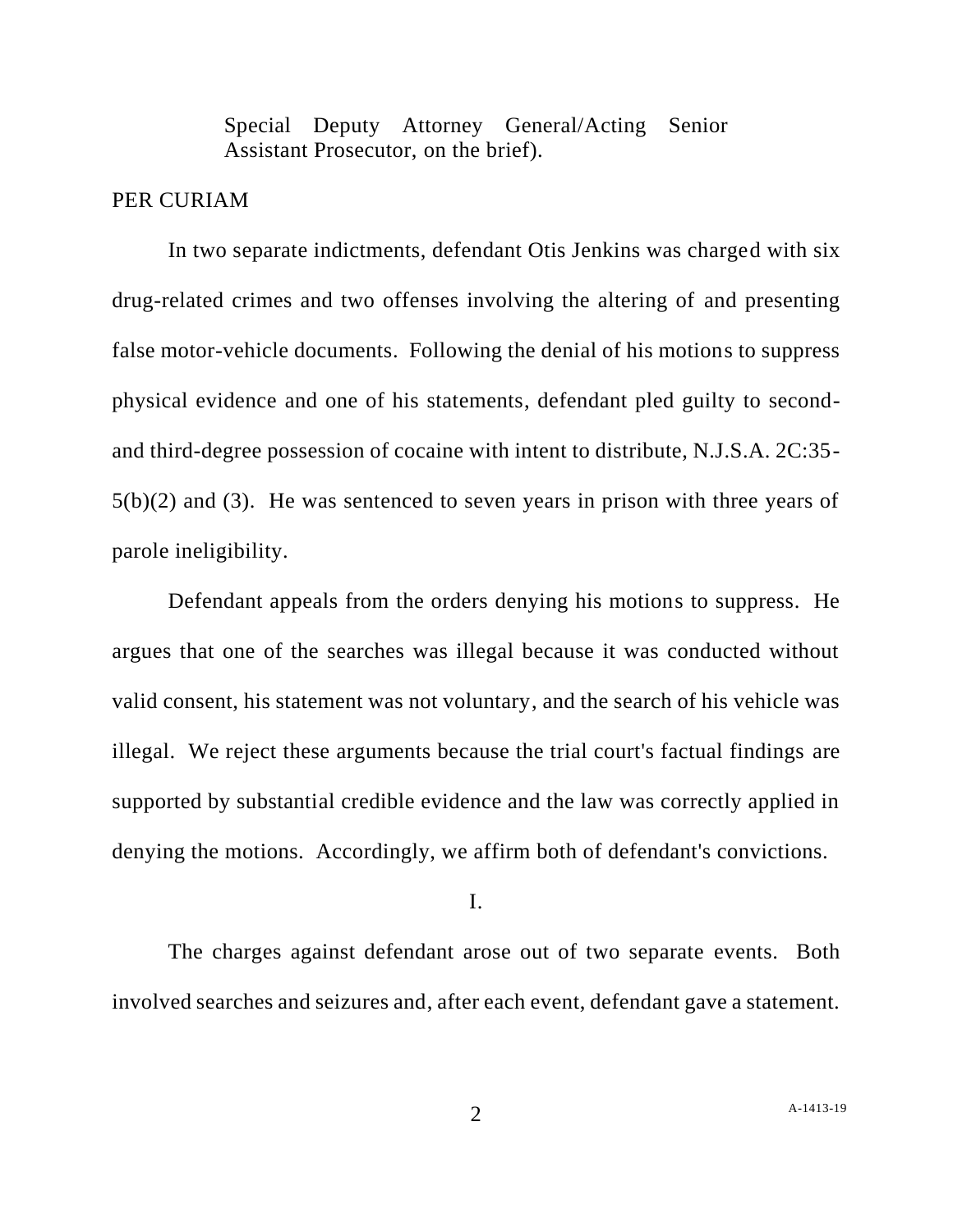The first incident occurred on October 5, 2017, and involved the search of a vehicle defendant was driving. Officer Matthew Martinez stopped the vehicle because the temporary license plate appeared to be fake. Defendant was not able to produce a valid driver's license and Officer Martinez believed the registration defendant had shown him was not valid. During the stop, Martinez was advised by dispatch that defendant had an active arrest warrant because he had failed to pay child support. Defendant was, therefore, asked to get out of the car, was arrested, and was placed in a police vehicle. While in the police vehicle, defendant was questioned by Martinez. In response to those questions, defendant made several incriminating statements.

Officer David Paul, who had arrived as backup, separately questioned two passengers who had remained in the vehicle. When Officer Paul leaned down to speak with the passengers through an open window, he smelled the odor of raw marijuana. Officers then searched the car and found a vial of marijuana, two marijuana cigarettes in the purse of one of the passengers, a bag of crack cocaine, and packaging materials.

Based on the drugs found in the vehicle and the documents defendant had produced, defendant was charged and later indicted for six crimes: third-degree possession of cocaine, N.J.S.A. 2C:35-10(a)(1); third-degree possession of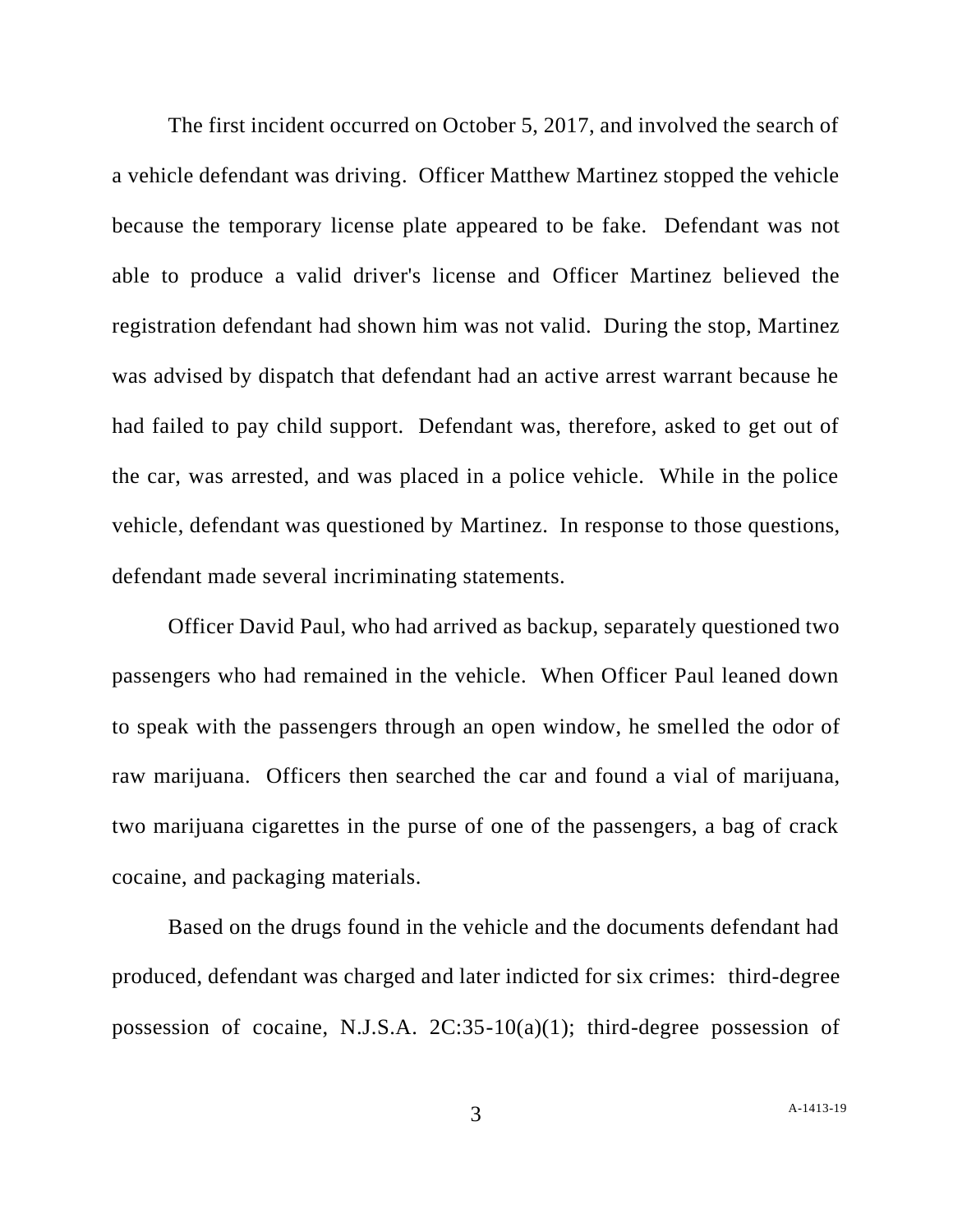cocaine with intent to distribute, N.J.S.A. 2C:35-5(b)(3); third-degree possession of cocaine with intent to distribute within 1,000 feet of school property, N.J.S.A. 2C:35-7(a); second-degree possession of cocaine with intent to distribute within 500 feet of a public park, N.J.S.A. 2C:35-7.1(a); third-degree altering a temporary registration tag, N.J.S.A. 2C:21-1(a)(1); and third-degree uttering a fraudulent car insurance card, N.J.S.A. 2C:21-1(a)(3).

The second incident occurred approximately six months later in April 2018. On April 3, 2018, a citizen came to the Clayton police station and told Detective Jackson Harrington that defendant was involved in narcotics activity. Harrington checked and learned that defendant had an outstanding arrest warrant.

Early the next morning, Harrington and several other law enforcement personnel went to an apartment where they had reason to believe defendant was staying. Based on prior communications with the occupant of that apartment, Harrington knew the apartment was leased to  $A.G.<sup>1</sup>$  When the police knocked on the apartment door, A.G. opened the door and officers could see defendant sitting on the couch in the room behind A.G. Defendant was arrested, and officers conducted a protective sweep of the one-bedroom apartment.

<sup>&</sup>lt;sup>1</sup> We use initials to protect the privacy interests of A.G.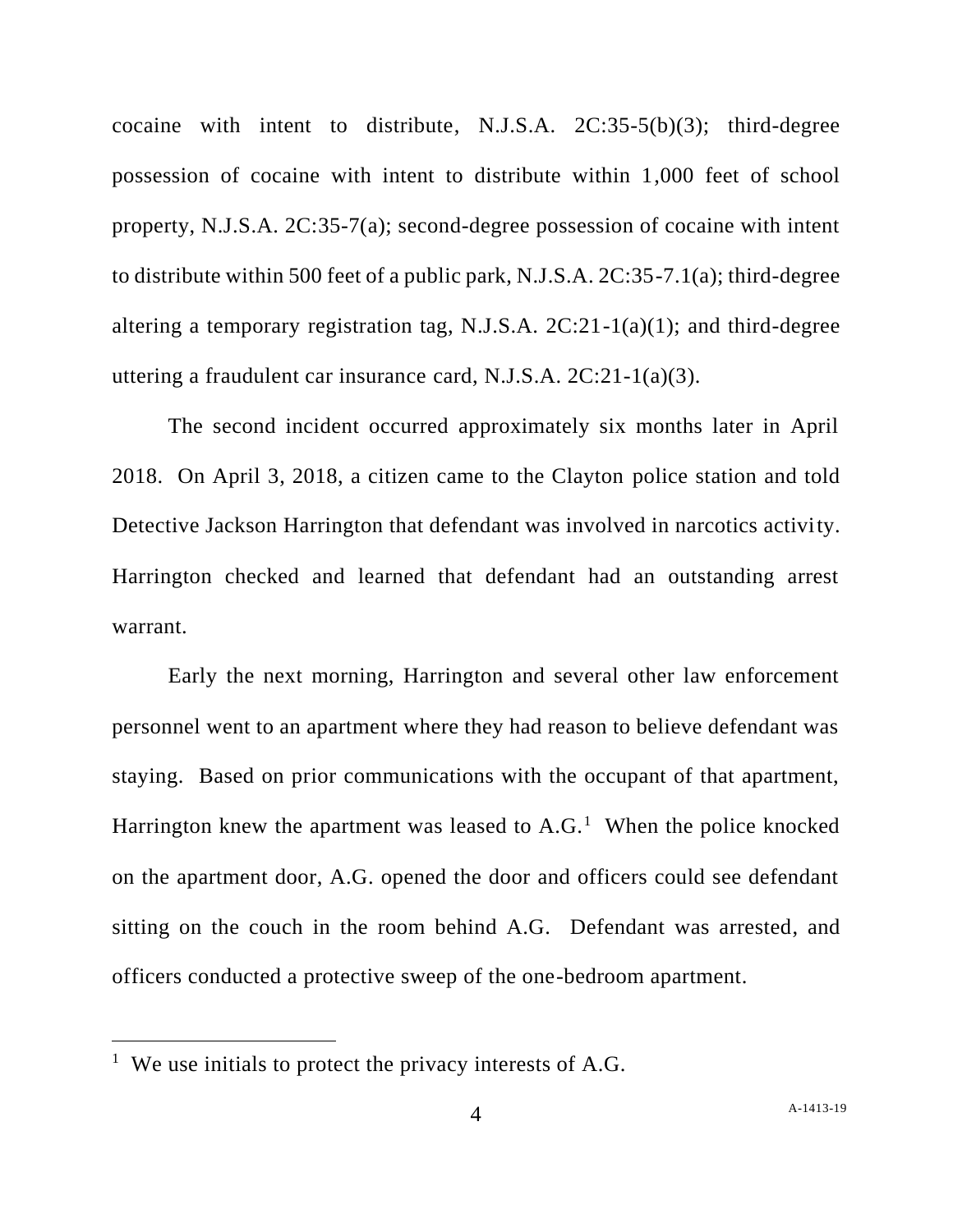After defendant was removed from the apartment, Harrington asked A.G. for consent to search the apartment. A.G. was shown and signed a consent-tosearch form. Harrington's conversation with A.G. concerning the consent form was not recorded. During the search of the apartment, police found crack cocaine hidden above a drop-ceiling panel in the bathroom. The police also found drug paraphernalia in a suitcase located in the living room.

Following his arrest, defendant was taken to the police station where he was interrogated by Detective Harrington. Before the formal interrogation, Harrington briefly spoke with defendant in the processing room. Thereafter, defendant was moved to another room, where he was interrogated by Harrington. That interrogation was recorded. Initially, Harrington read defendant his Miranda rights, and defendant reviewed and signed a Miranda waiver form. See Miranda v. Arizona, 384 U.S. 436 (1966).

During questioning, defendant admitted that he had bought and possessed illegal drugs to sell. In response to one of Harrington's questions, defendant asked: "How is this going to help me? Be honest." Harrington responded:

> [DETECTIVE] HARRINGTON: Listen, I can try to help you as much as I can. Obviously there's other people that deal in other things. I have a meeting with them all. They're busy. They can't come down here, so they asked me to interview you on their behalf. Okay. So that's why we're here. I'm going to talk to them later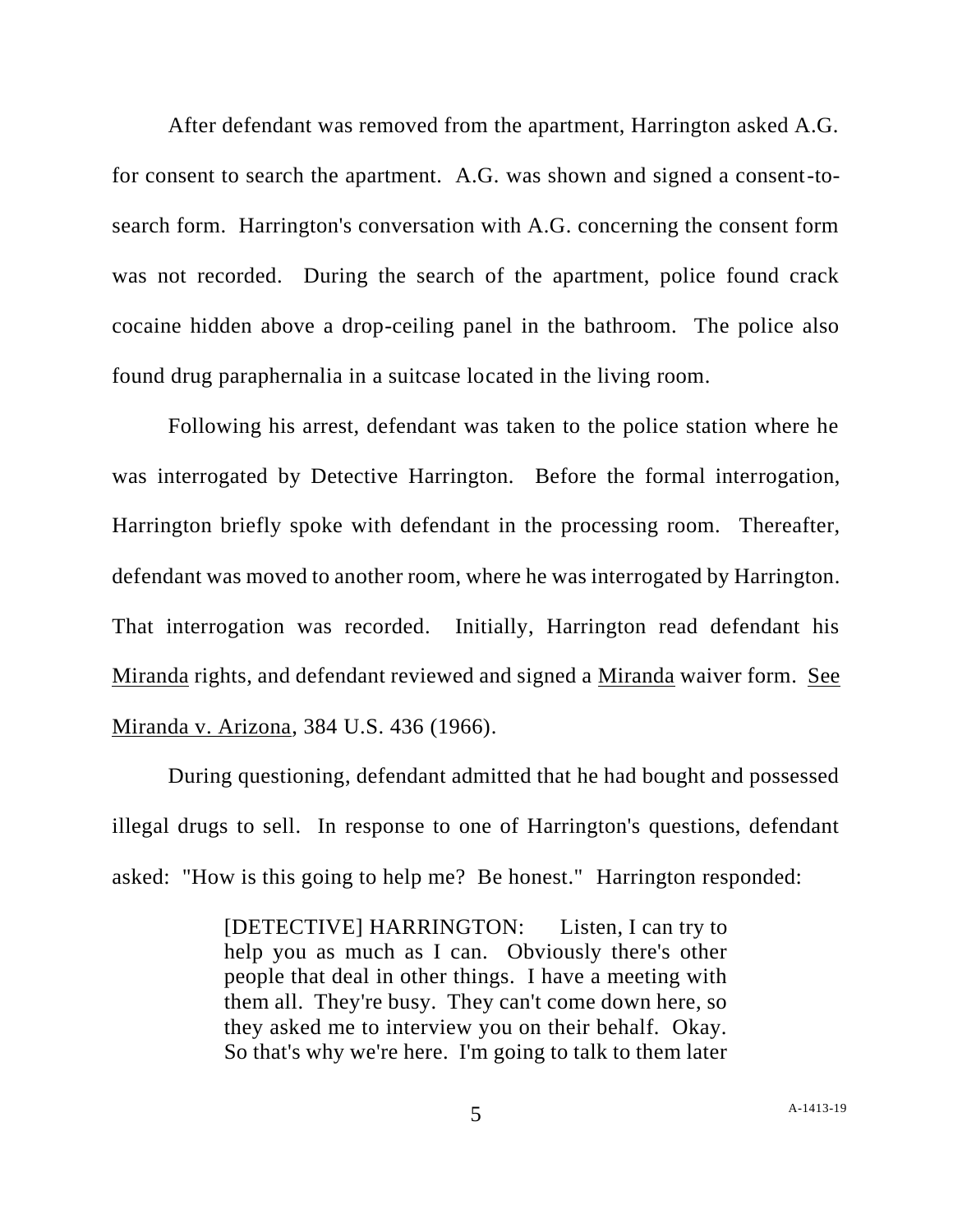today, so we'll move from there. That's why I need a phone number from you. Do you understand what I'm saying?

THE DEFENDANT: But I mean, but you didn't give the phone so I was confused like, let me go or something.

[DETECTIVE] HARRINGTON: You're going to get - - listen, you, you're selling drugs; right? We found drugs at the apartment.

THE DEFENDANT: Yeah.

[DETECTIVE] HARRINGTON: Okay. It doesn't mean that later on, you know, I may not - - may or may not need you (inaudible) do you understand what I'm saying? So that's why we're here having a conversation. All right?

Based on the drugs seized from the apartment and defendant's statements,

defendant was later indicted for two crimes: third-degree possession of cocaine,

N.J.S.A. 2C:35-10(a)(1), and second-degree possession of cocaine with intent

to distribute, N.J.S.A. 2C:35-5(b)(2).

Defendant moved to suppress the physical evidence seized from his car and A.G.'s apartment. He also moved to suppress the statements he had given following both incidents. The trial court conducted separate hearings concerning the vehicle stop and the search of the apartment.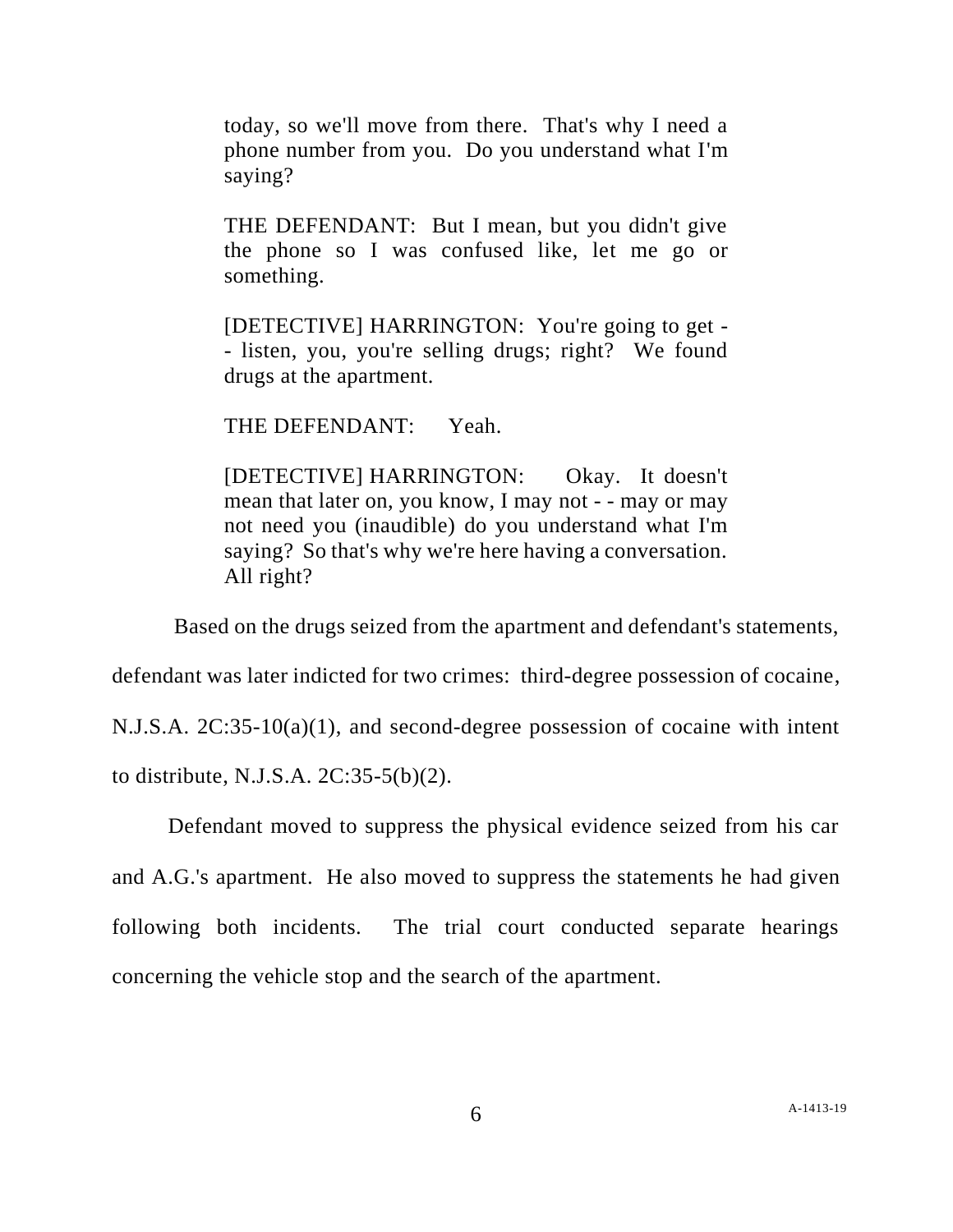At the hearing concerning the October 2017 vehicle search, the State presented testimony from Officers Martinez and Paul. The State also submitted and played the video recordings from the body cameras worn by both officers. Officer Martinez's body camera showed his interaction with defendant after he had made the motor vehicle stop and questioned defendant about his license and registration. The body camera from Officer Martinez captured his questioning of defendant following defendant's arrest. Defendant did not testify and did not call any witnesses.

The trial court found the testimony by both officers to be credible. The court also found that the body camera recordings corroborated the officers' testimony. Based on Officer Martinez's testimony, the court found that the officer had lawfully stopped defendant's vehicle because the license plate was fake. The court also found that defendant had been lawfully arrested because he had an outstanding arrest warrant for failure to pay child support.

Concerning the search of the vehicle, the trial court credited Officer Paul's testimony that he smelled raw marijuana when he was standing outside the car speaking to the passengers in the car. In making that finding, the court found no inconsistency between the testimony of Officer Martinez and Officer Paul. Although the court noted that Martinez had not smelled marijuana when he was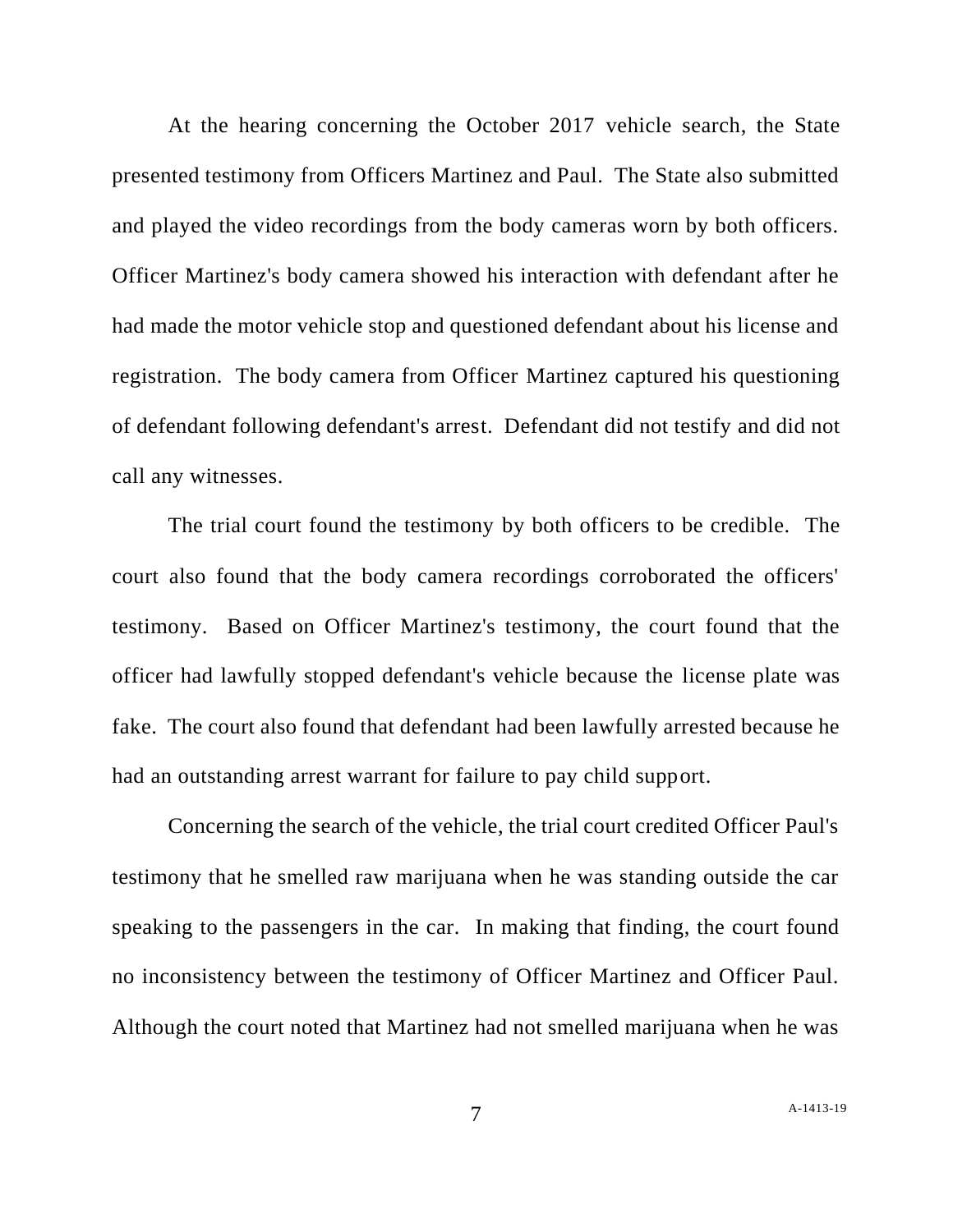next to the car, the court found that Officer Paul had been at a different "vantage point" when he smelled the raw marijuana. The court then reasoned that the roadside search of the vehicle was based on probable cause and lawful. See State v. Witt, 223 N.J. 409, 432-33 (2015) (explaining that police can lawfully search a car when probable cause arises from unforeseeable and spontaneous circumstances).

The trial court suppressed the statements made by defendant to Officer Martinez because those statements were made after defendant was arrested, but before defendant had been advised of his Miranda rights. Accordingly, on August 13, 2019, the trial court entered two orders, one denying defendant's motion to suppress the physical evidence seized from defendant's vehicle and the other granting defendant's motion to suppress the statements he had given after his arrest.

At the hearing concerning the search of the apartment and defendant's subsequent statement, the court heard testimony from one witness: Detective Harrington. The court also reviewed the consent-to-search form signed by A.G., the Miranda waiver form signed by defendant, and the video of defendant's interrogation.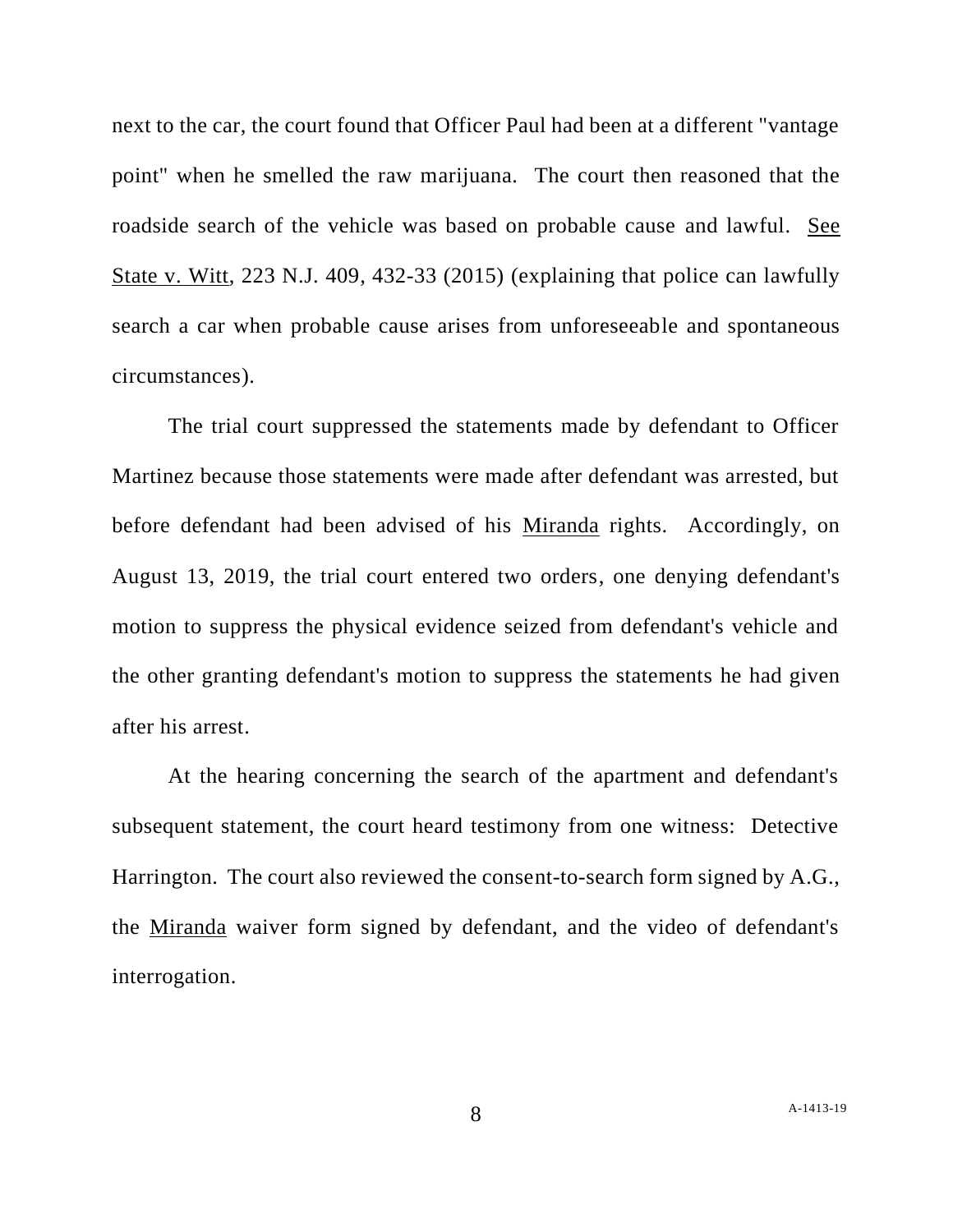The court found that A.G. had given a knowing and valid consent to search his apartment. The court, therefore, did not suppress the seizure of the cocaine found above the drop-ceiling panel in the bathroom. The court suppressed the drug paraphernalia found in the suitcase because the court determined that A.G. did not have authority to consent to the search of defendant's suitcase.

The court also denied the motion to suppress defendant's statement following his arrest at the apartment. The court found that defendant had been advised of and had waived his Miranda rights. The court also found that defendant had not been coerced or threatened into giving a statement. Instead, the trial court found that Detective Harrington had "some discussions regarding whether there could be some type of cooperation," but the court found that defendant's will was not overborne. The court clarified that any discussions of the drugs seized from the suitcase would have to be redacted from defendant's statement. The trial court's rulings were embodied in an order issued on May 10, 2019.

Following the rulings on his motions, defendant pled guilty to two crimes. In connection with the October 2017 vehicle search, defendant pled guilty to third-degree possession of cocaine with intent to distribute. In connection with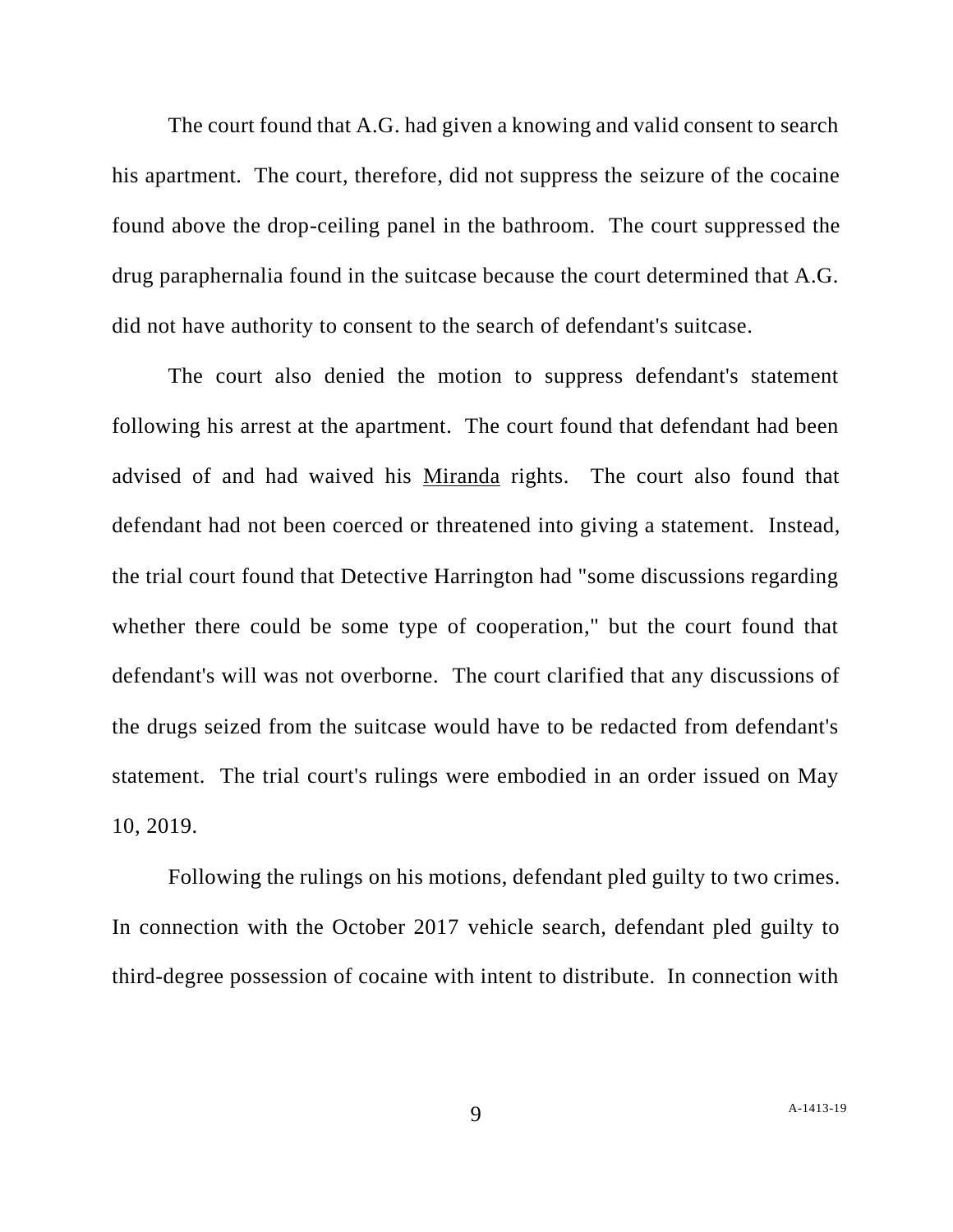the April 2018 search of the apartment, defendant pled guilty to second-degree possession of cocaine with intent to distribute.

In accordance with his plea agreement, defendant was sentenced to seven years in prison with three years of parole ineligibility on the second-degree conviction. On the third-degree conviction, defendant was sentenced to a concurrent term of five years in prison with three years of parole ineligibility. Defendant now appeals from his convictions, arguing that his motions to suppress should have been granted.

II.

Defendant presents three arguments for our consideration on this appeal:

POINT I THE STATE FAILED TO MEET ITS BURDEN OF PROVING THAT [A.G.] KNOWINGLY AND VOLUNTARILY PROVIDED CONSENT TO SEARCH THE APARTMENT.

POINT II MR. JENKINS'S CUSTODIAL STATEMENT TO DETECTIVE HARRINGTON MUST BE SUPPRESSED BECAUSE THE STATE FAILED TO PROVE IT WAS VOLUNTARY BEYOND A REASONABLE DOUBT.

POINT III THE EVIDENCE SEIZED FROM THE CAR MUST BE SUPPRESSED BECAUSE OFFICER PAUL WAS NOT AT A LAWFUL VANTAGE POINT WHEN HE DETECTED THE ODOR OF MARIJUANA WHILE BREAKING THE PLANE OF THE CAR AND LEANING INTO THE VEHICLE.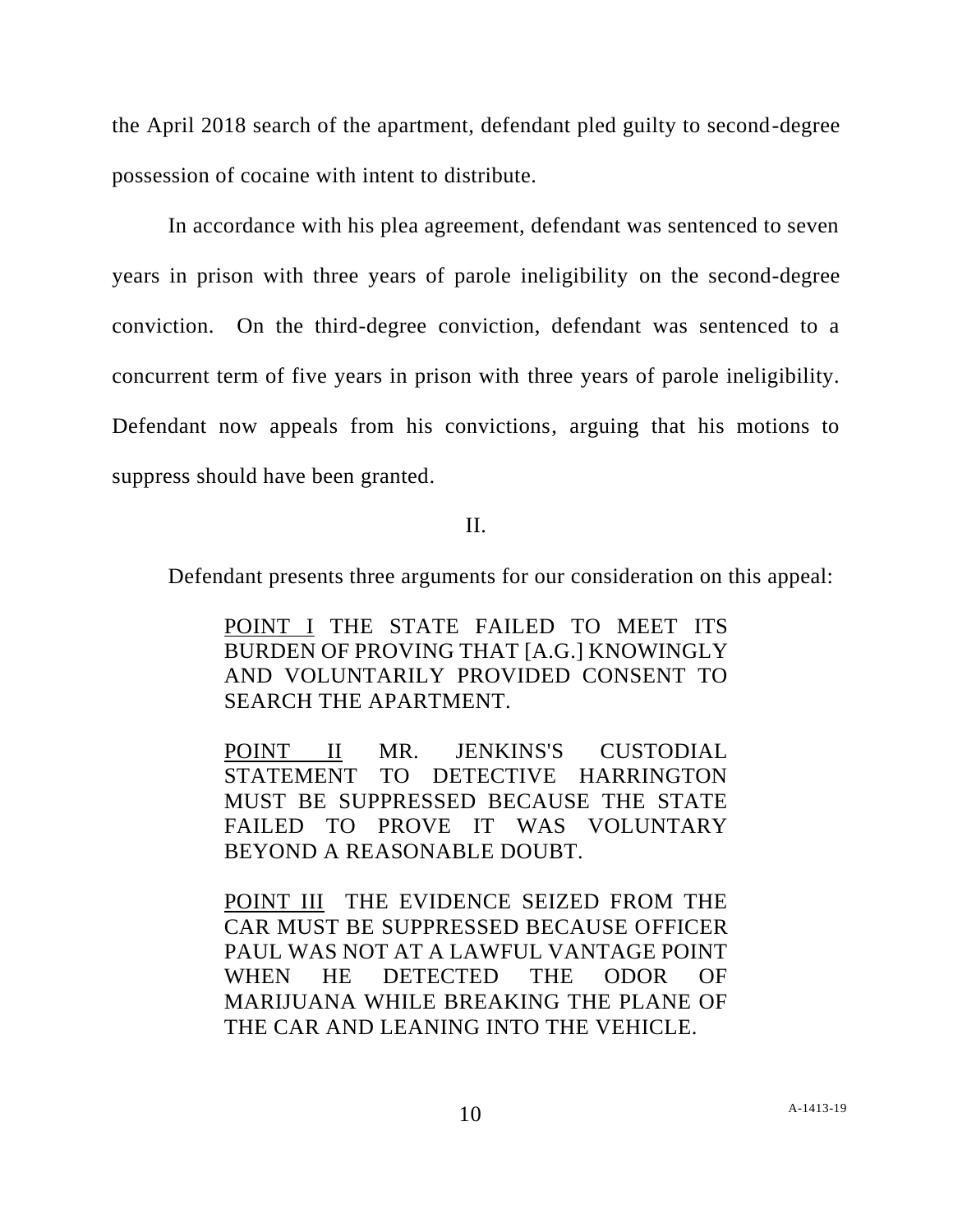Our review of a denial of a motion to suppress following an evidentiary hearing is limited. State v. A.M., 237 N.J. 384, 395 (2019). We disturb factual findings made by the trial court only when they are not supported by sufficient credible evidence in the record. State v. Hagans, 233 N.J. 30, 37 (2018). This deference is required "because those findings 'are substantially influenced by [an] opportunity to hear and see the witnesses and to have the 'feel' of the case, which a reviewing court cannot enjoy." State v. Gamble, 218 N.J. 412, 424-25 (2014) (alteration in original) (quoting State v. Johnson, 42 N.J. 146, 161 (1964)). Accordingly, we "reverse only when the trial court's determination is 'so clearly mistaken that the interests of justice demand intervention and correction.'" Hagans, 233 N.J. at 37-38 (quoting Gamble, 218 N.J. at 425). We review the trial court's legal determinations de novo. Id. at 38.

A. The Consent to Search the Apartment.

Defendant argues that the State failed to prove that A.G. gave a knowing, voluntary, and unequivocal consent to search his apartment. We are not persuaded by that argument because it is rebutted by the factual findings made by the trial court.

The United States Constitution and the New Jersey Constitution protect individuals from "'unreasonable searches and seizures' by government officials."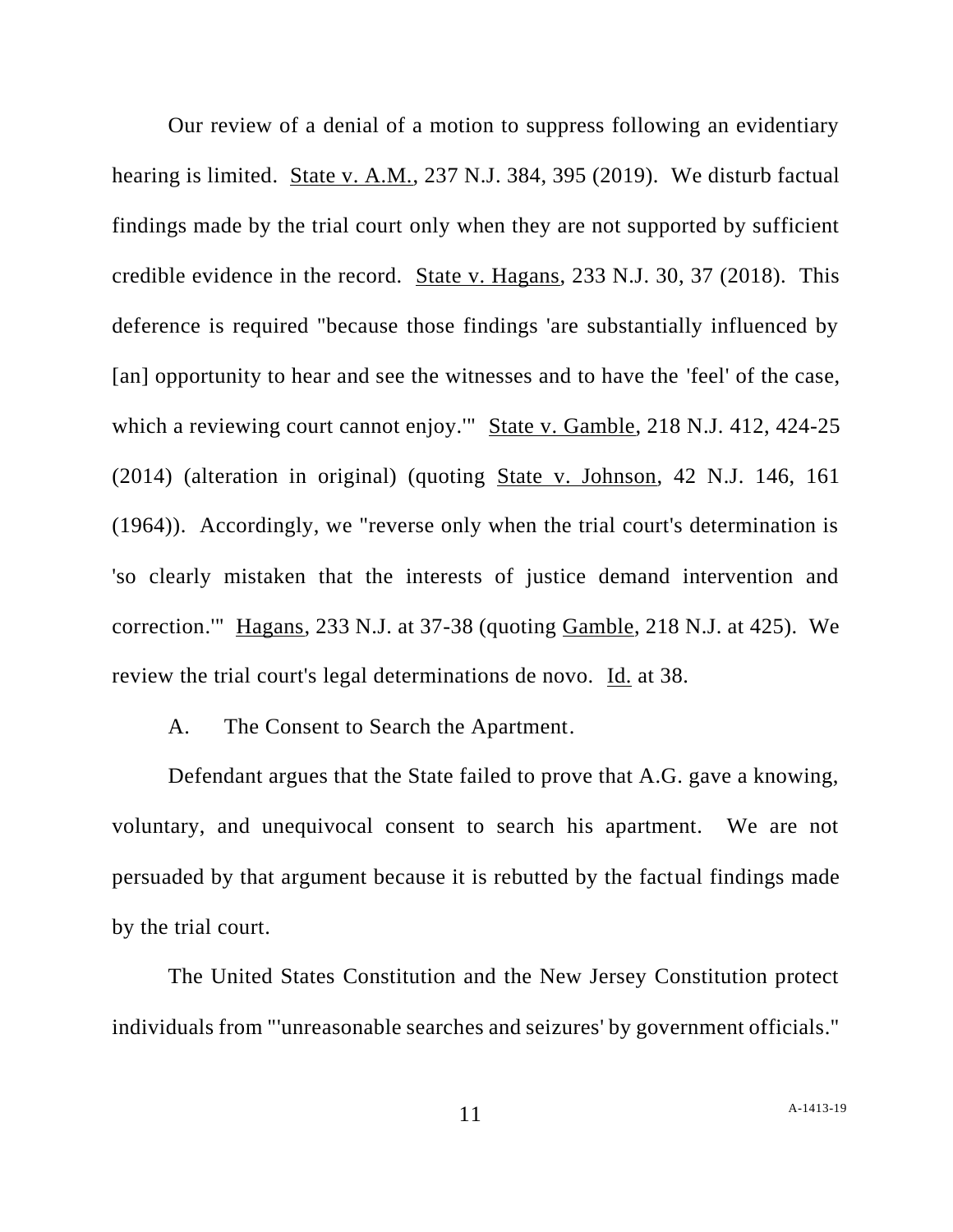Hagans, 233 N.J. at 38 (quoting State v. Watts, 223 N.J. 503, 513 (2015)). A warrantless search is presumptively unreasonable. Ibid. To overcome this presumption, the State must prove by a preponderance of the evidence that the search was based on probable cause and "f[ell] within one of the few welldelineated exceptions to the warrant requirement." Id. at 38-39 (alteration in original) (quoting State v. Bryant, 227 N.J. 60, 69-70 (2016)). One such exception is consent to search. Id. at 39.

To justify a warrantless search based on consent, "the State must prove that the consent was voluntary and that the consenting party understood his or her right to refuse to consent." State v. Maristany, 133 N.J. 299, 305 (1993). "[T]he State is required to prove voluntariness by 'clear and positive testimony.'" State v. Chapman, 332 N.J. Super. 452, 466 (App. Div. 2000) (quoting State v. King, 44 N.J. 346, 352 (1965)). To determine whether consent was given voluntarily, the courts examine "the totality of the particular circumstances of the case." Hagans, 233 N.J. at 40 (quoting King, 44 N.J. at 353). In making that determination, courts consider numerous factors. See King, 44 N.J. at 352- 53.

The person who gives consent must have lawful authority over the premises or thing to be searched. See United States v. Matlock, 415 U.S. 164,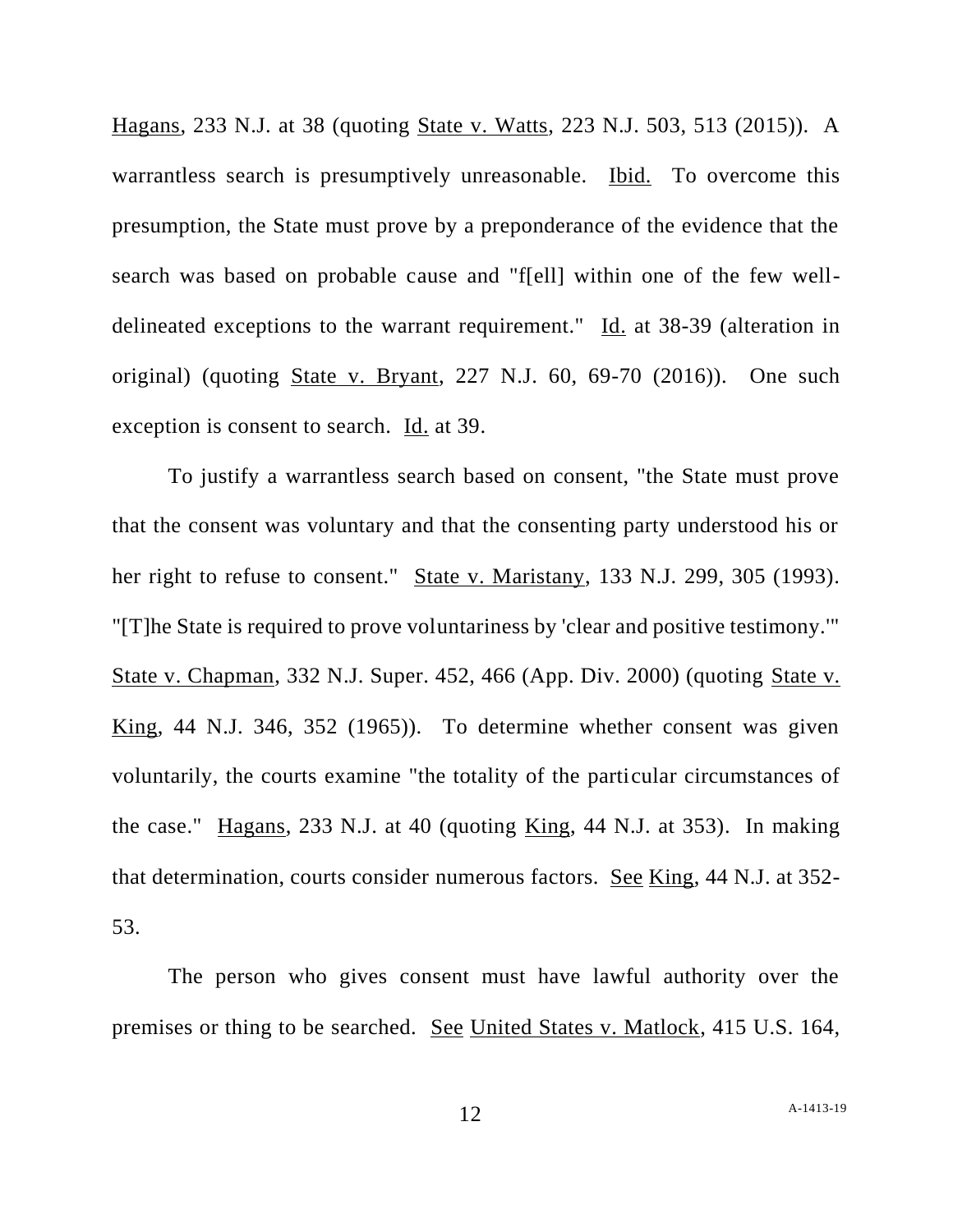171 (1974); State v. Earls, 420 N.J. Super. 583, 591-92 (App. Div. 2011), rev'd on other grounds, 214 N.J. 564 (2013). Accordingly, an authorized third-party consent is effective against a joint occupant of premises such as an apartment. See Matlock, 415 U.S. at 171. Even when police remove a defendant from an apartment, a third party can authorize the search provided they have authority to do so. Fernandez v. California, 571 U.S. 292, 302-03 (2014); State v. Lamb, 218 N.J. 300, 320-21 (2014).

Based on the testimony at the evidentiary hearing, the trial court found that A.G. provided a knowing, voluntary, and unequivocal consent to search. The trial court relied on the testimony of Detective Harrington and reviewed the written consent-to-search form signed by A.G. On the form, A.G. put his initials next to the statement: "I understand that I have the right to refuse to consent." The evidence at the hearing also established that A.G. was the person who leased the apartment and, therefore, he had authority to consent to a search of the common areas of the apartment. We, therefore, hold that substantial credible evidence supported the trial court's finding that A.G. had consented to search the apartment, including the area above the drop ceiling where cocaine was found.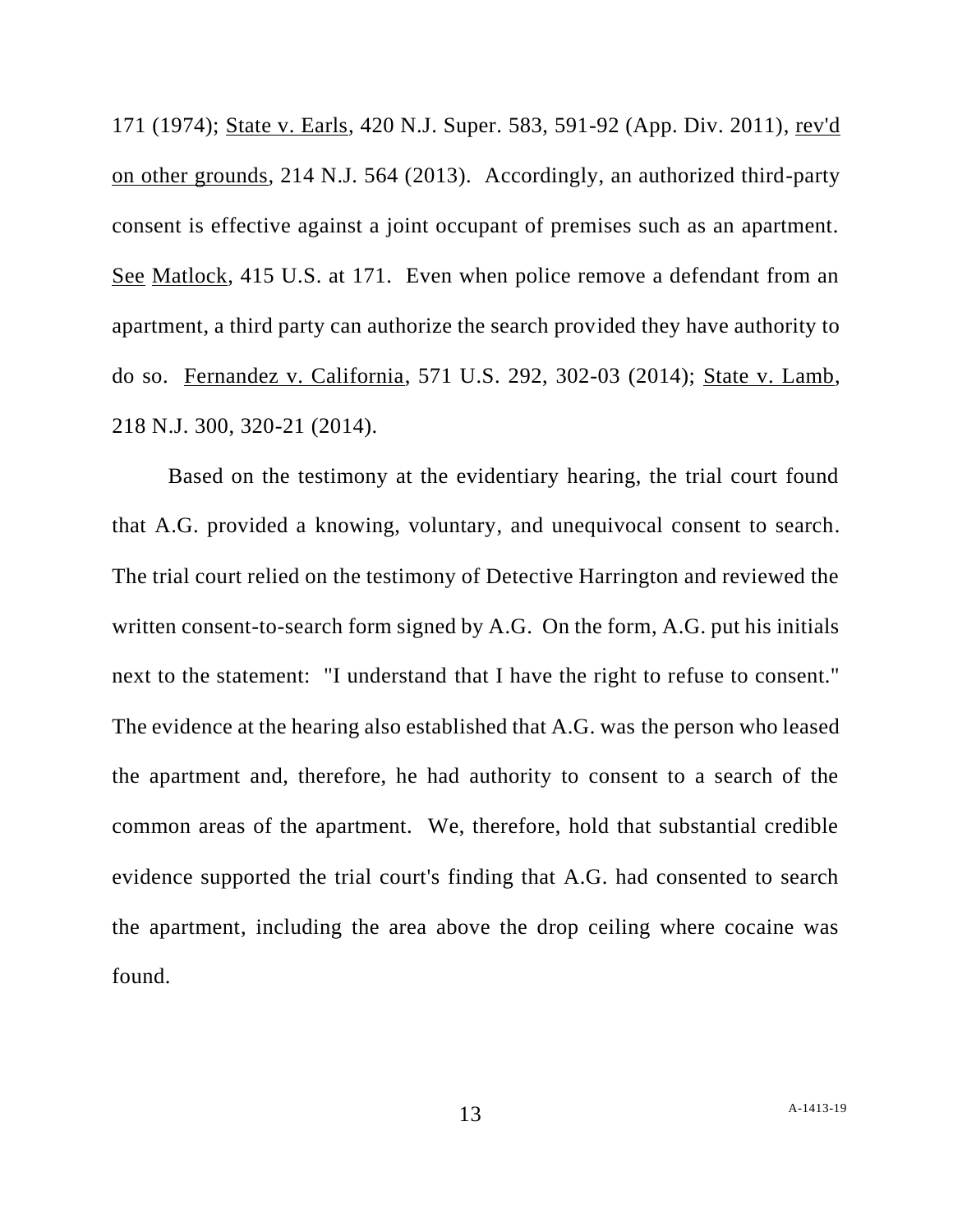Defendant argues that the consent was not valid because Harrington's conversation with A.G. when he obtained the consent was not recorded. That argument is rebutted by the trial court's appropriate reliance on Harrington's testimony and the written waiver form signed by A.G.

Defendant also argues that the consent search was a secondary search because defendant had already been arrested and a protective sweep had been conducted. The testimony at the hearing establishes that the protective sweep was done for officer safety and that sweep did not invalidate the search that was later conducted after A.G. gave a knowing, voluntary, and unequivocal consent to search the apartment.

B. Defendant's Statement Given to Detective Harrington.

Defendant contends that the State failed to meet its burden of proving that he had provided a voluntary statement. He asserts that his statement was not voluntary and his will was overborne because Harrington had promised him leniency when he asked how speaking with Harrington could help him.

The "right against self-incrimination is guaranteed by the Fifth Amendment to the United States Constitution and this [S]tate's common law, now embodied in . . . N.J.S.A. 2A:84A-19, and . . . N.J.R.E. 503." A.M., 237 N.J. at 396 (quoting State v. S.S., 229 N.J. 360, 381-82 (2017)). Before a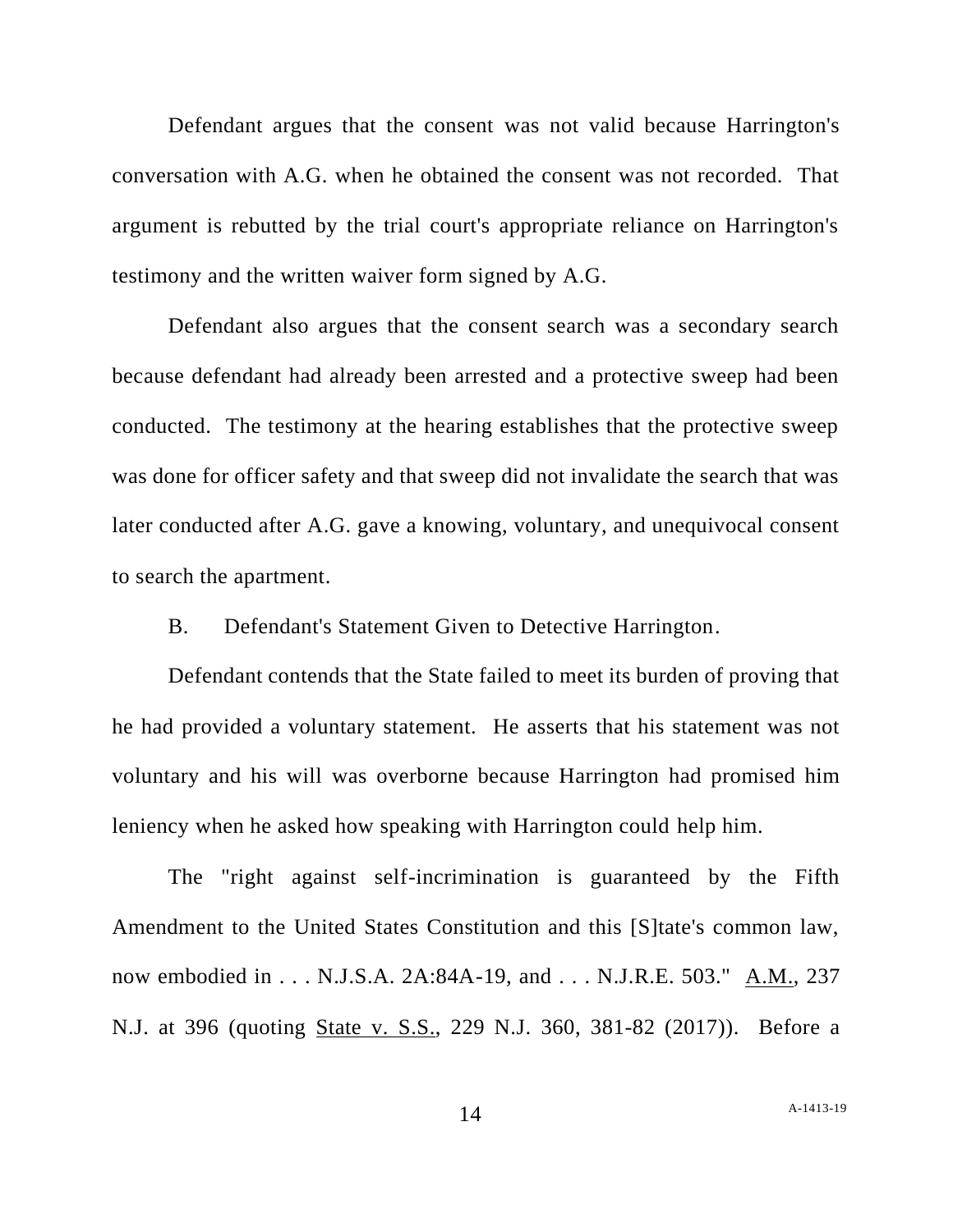defendant gives a statement, he must be advised of his Miranda rights. Miranda, 384 U.S. at 478-79. Accordingly, "a defendant must be informed 'that he has the right to remain silent,' that anything he says, 'can and will be used against [him] in court,' and that he has 'the right to have counsel present at the interrogation." A.M., 237 N.J. at 396-97 (alteration in original) (internal citations omitted).

The State must "prove beyond a reasonable doubt that the suspect's waiver was knowing, intelligent, and voluntary in light of all the circumstances." Id. at 397 (quoting State v. Presha, 163 N.J. 304, 313 (2000)). Accordingly, the question is "whether the suspect understood that he did not have to speak, the consequences of speaking, and that he had the right to counsel before doing so if he wished." Ibid. (quoting State v. Nyhammer, 197 N.J. 383, 402 (2009)). That inquiry is "determined by the totality of the circumstances surrounding the custodial interrogation based on the fact-based assessments of the trial court." Id. at 398. Relevant factors of the court's analysis include "the suspect's age, education and intelligence, advice as to constitutional rights, length of detention, whether the questioning was repeated and prolonged in nature and whether physical punishment or mental exhaustion was involved." Ibid. (quoting State v. Miller, 76 N.J. 392, 402 (1978)).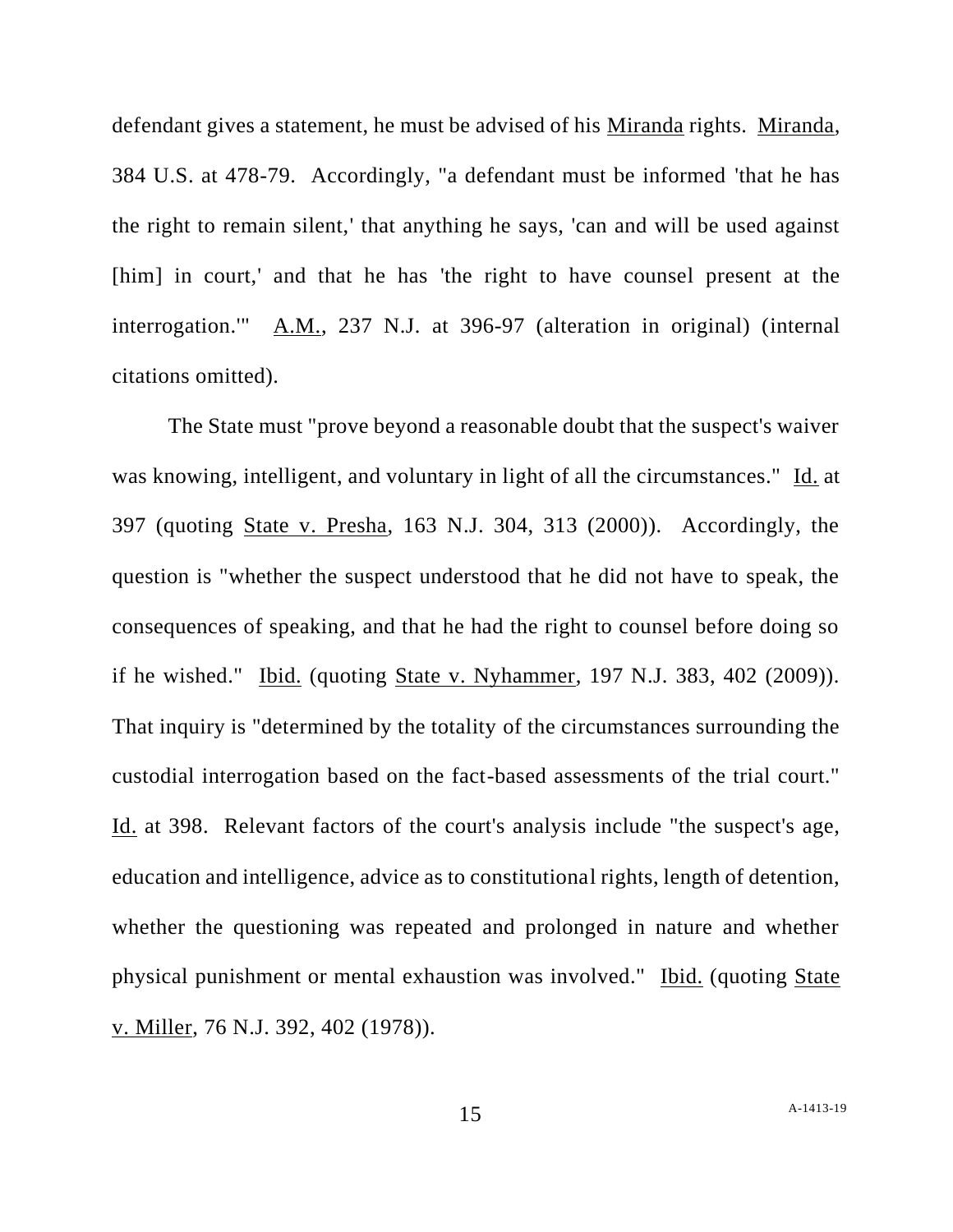Law enforcement officers have some leeway in questioning a suspect and "may employ deception or trickery" and even "tell some lies" provided those tactics are not designed to produce an untruthful confession and do not violate due process. See State v. L.H., 239 N.J. 22, 44 (2019); State v. Baylor, 423 N.J. Super. 578, 588-89 (App. Div. 2011). If, however, lies or promises of leniency have the capacity to overbear the suspect's will, a confession may be involuntary. L.H., 239 N.J. at 27.

In L.H., a twenty-six-year-old defendant's statement was held not to be voluntary because "the detectives overbore [the] defendant's will by false promises of leniency that assured counseling instead of incarceration, by representations that conflicted with the Miranda warnings, and by minimization of the gravity of the offenses." Id. at 29. The defendant in L.H. was arrested at 2:30 a.m., and a three-hour interrogation began at 5:31 a.m. Id. at 30. During the questioning, the detectives promised the defendant counseling, indicated he would not go to jail if he cooperated, and told him "the truth would set him free." Id. at 31. The Court found that those false promises of leniency, when considered under the totality of the circumstances, went beyond the scope of permissible tactics because they had "the capacity to overbear [the] suspect's will." Id. at 27.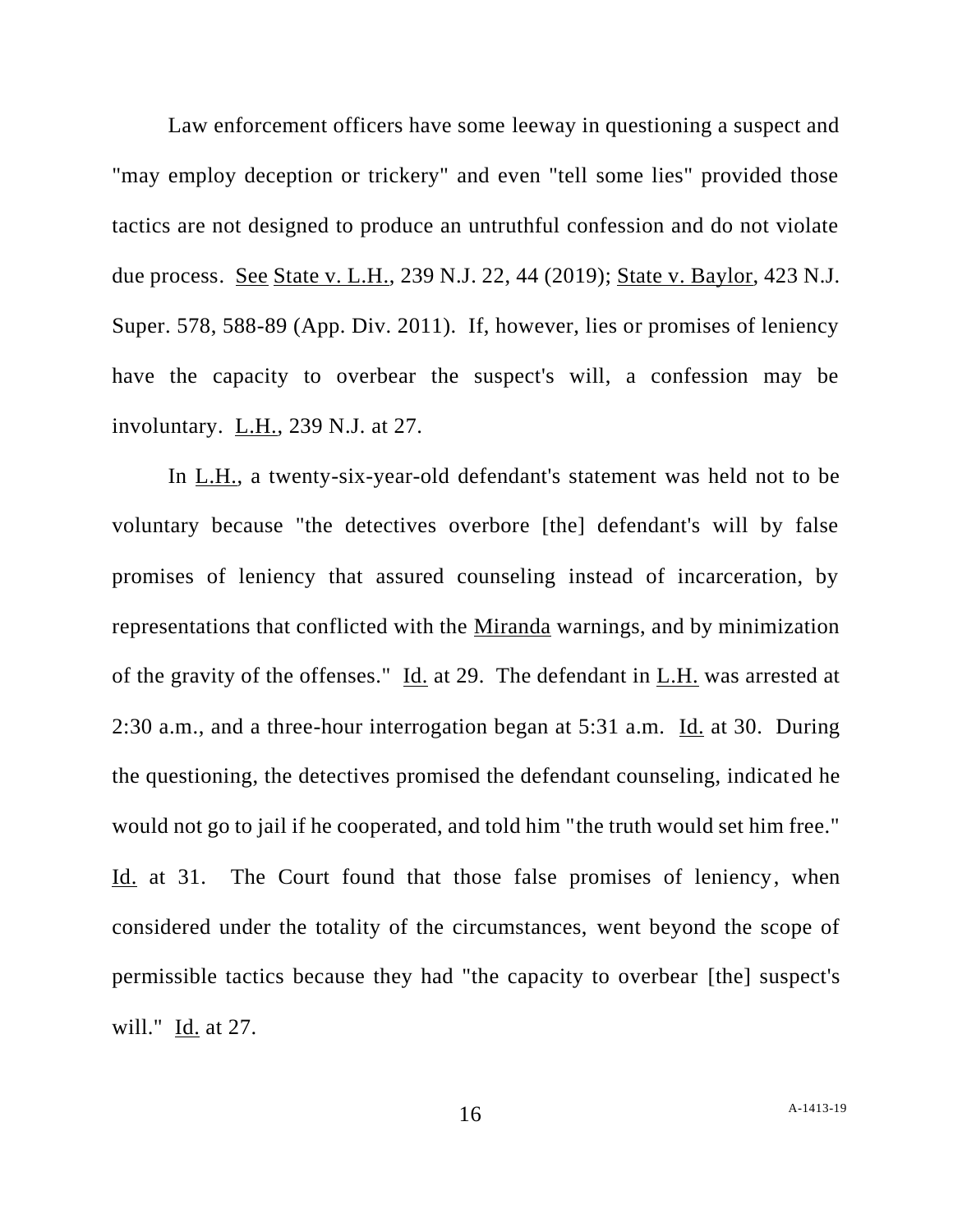The trial court here found that defendant had been given his Miranda rights, he voluntarily, knowingly, and intelligently waived those rights, and he agreed to speak with Detective Harrington. Having reviewed the video recording of the interrogation, the trial court also found that defendant's will had not been overborne nor were his statements coerced by an improper promise of leniency. Instead, the trial court credited Detective Harrington's explanation that his response to a question by defendant of how the questioning could help him was a reference to a potential agreement to cooperate. The trial court specifically found that that reference had not overborne defendant's will in a way that made his statements involuntary.

The trial court's factual findings are supported by substantial credible evidence. Moreover, applying those facts to the totality of the circumstances of defendant's interview establishes that Detective Harrington did not overstep the permissible bounds of interrogation. Compare L.H., 239 N.J. at 27-28 (finding detective overbore defendant's will by false promises of leniency during interrogation) with State v. Cook, 179 N.J. 533, 563 (2004) (reasoning defendant was emotionally distraught during lengthy interrogation but not subject to psychological pressure warranting suppression of statements) and State v.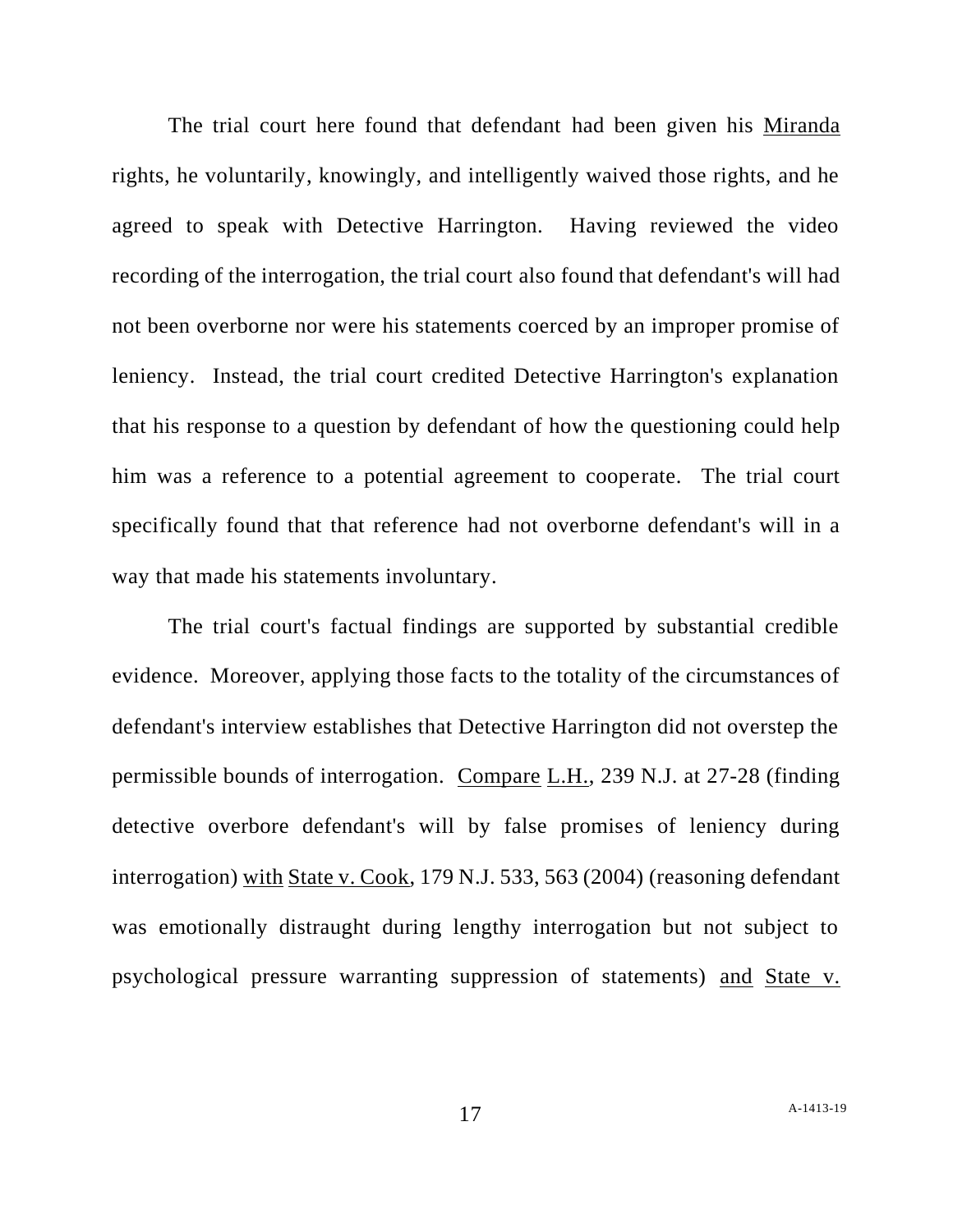Galloway, 133 N.J. 631, 656 (1993) (holding defendant's emotional state during interrogation was not by itself sufficient to render confession involuntary).

C. The Search of the Vehicle.

Finally, defendant challenges the trial court's denial of his motion to suppress the drugs seized from his vehicle. He argues that Officer Paul "broke the plane of the car[;]" that is, part of Paul's body went into the car window when he spoke to the occupants and smelled marijuana.

A vehicle stop is lawful when it is based on a reasonable and articulable suspicion that a traffic or other offense has been committed. State v. Amelio, 197 N.J. 207, 211 (2008). Moreover, under the automobile exception to the warrant requirement, the car may be searched without a warrant "when the police have probable cause to believe that the vehicle contains contraband or evidence of an offense and the circumstances giving rise to probable cause are unforeseeable and spontaneous." Witt, 223 N.J. at 447 (citing State v. Alston, 88 N.J. 211, 233 (1981)).

When defendant's car was stopped in April 2018, possession of marijuana was a criminal offense. Possession of marijuana became legal in 2021. See L. 2021, c. 16 (New Jersey Cannabis Regulatory, Enforcement Assistance, and Marketplace Modernization Act). While possession of marijuana was illegal,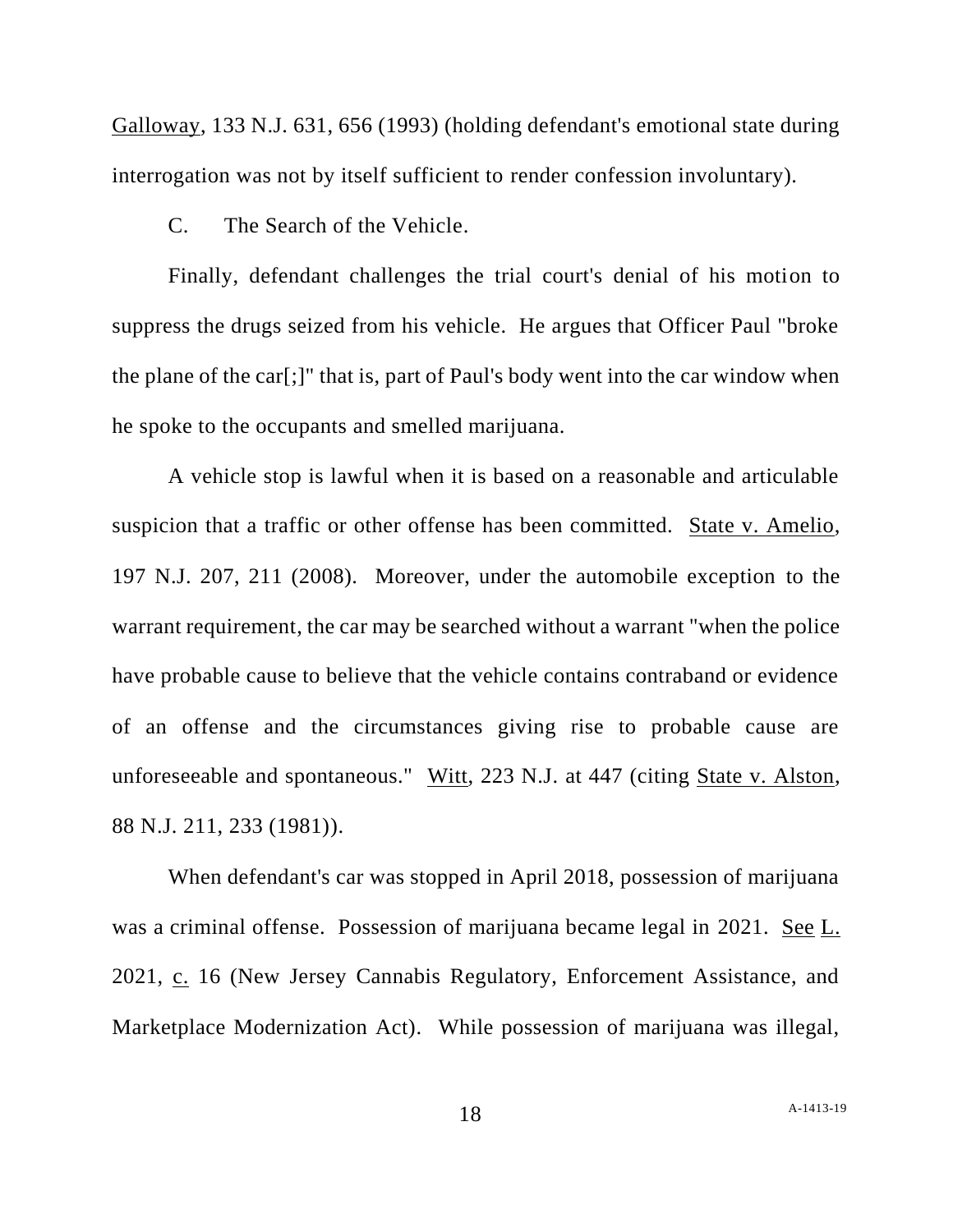New Jersey courts recognized that "the smell of marijuana itself constitutes probable cause 'that a criminal offense ha[s] been committed and that additional contraband might be present.'" State v. Walker, 213 N.J. 281, 290 (2013) (alternation in original) (quoting State v. Nishina, 175 N.J. 502, 516-17 (2003)). The "smell of marijuana emanating from [an] automobile" establishes "probable cause [for an officer] to believe that it contain[s] contraband." State v. Myers, 442 N.J. Super. 287, 296 (App. Div. 2015) (quoting State v. Pena-Flores, 198 N.J. 6, 30 (2009), overruled on other grounds by Witt, 223 N.J. at 414).

The trial court found that Officer Martinez had reasonable articulable suspicion to stop defendant's vehicle. The trial court also found that Officer Paul had smelled marijuana when he bent down and spoke to the passengers in the vehicle through an open window. Those factual findings are supported by substantial credible evidence. Those findings also support the legal conclusion that the car was lawfully stopped and that police had probable cause to search the car under the automobile exception.

Defendant disputes the trial court's factual finding, contending that a review of the videos from the body camera show that Officer Paul's arm went into the car through the open window when he leaned down to speak with the occupants. We reject that argument for two reasons. First, the trial court did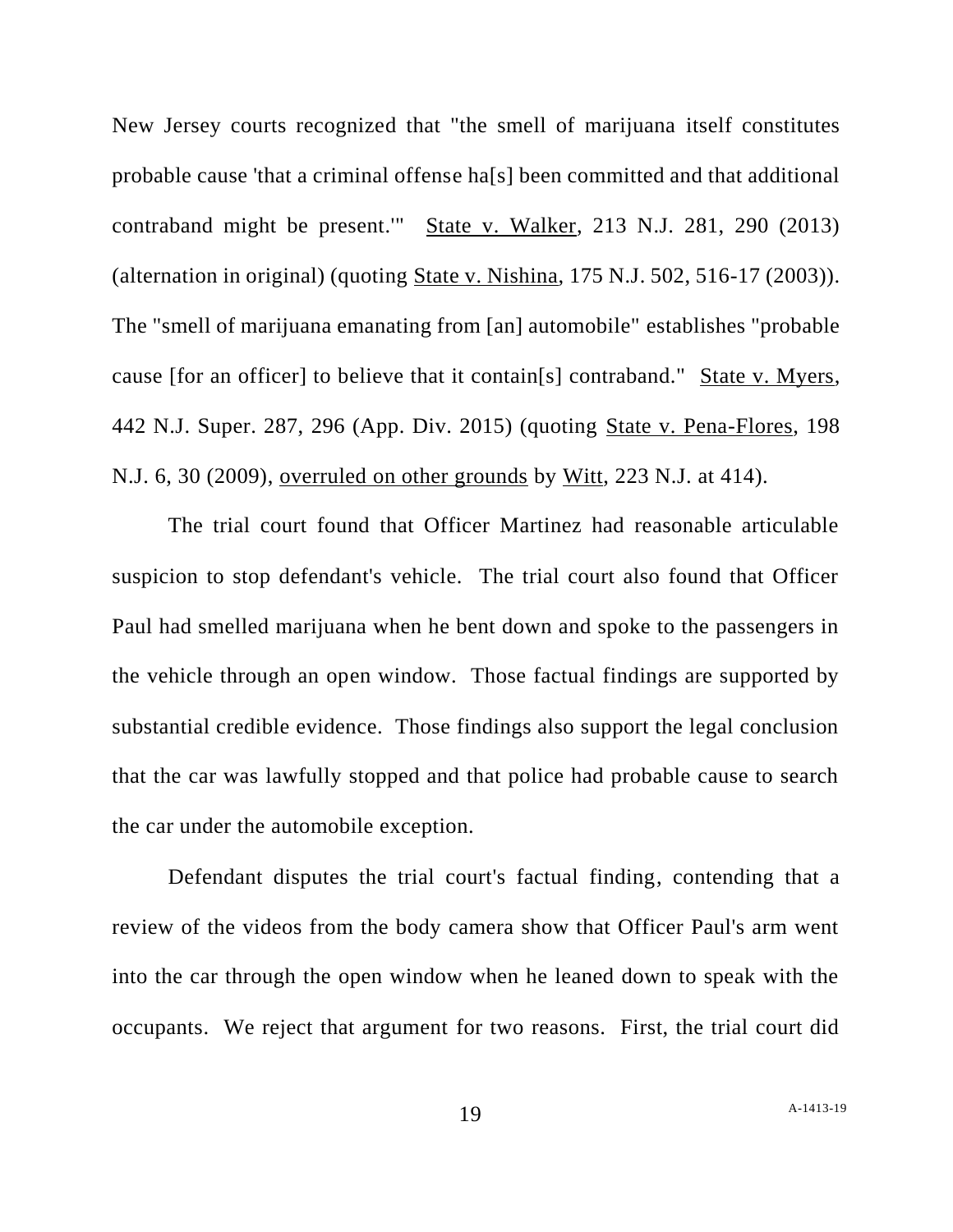not make that finding. Instead, the trial court found that Officer Paul was lawfully outside the vehicle when he smelled the marijuana.

Second, courts look to the purpose behind an officer's action when determining whether a search was reasonable. See State v. Mandel, 455 N.J. Super. 109, 116 (App. Div. 2018). Accordingly, courts have found that even when an officer puts his head or other body part into a vehicle to speak with occupants, that action may not constitute an unreasonable search. Id. at 116-17 (citing United States v. Ryles, 988 F.2d 13, 15-16 (5th Cir. 1993); United States v. Pierre, 958 F.2d 1304, 1309-10 (5th Cir. 1992) (en banc); Lewis v. State, 949 N.E.2d 1243, 1245 (Ind. 2011); People v. Vasquez, 483 N.Y.S.2d 244, 245-46 (N.Y. App. Div. 1984), aff'd on other grounds, 498 N.Y.S.2d 788 (N.Y. 1985)).

Just like in Mandel, there was no evidence that Officer Paul placed any part of his body in the window to smell marijuana. At most, the video from the body cam shows that the officer was trying to speak with the passengers of the vehicle. Thus, any intrusion into the vehicle was minimal and was not an unreasonable search.

## D. Summary

In summary, we reject defendant's arguments concerning the motions to suppress the physical evidence from the vehicle search and the motion to